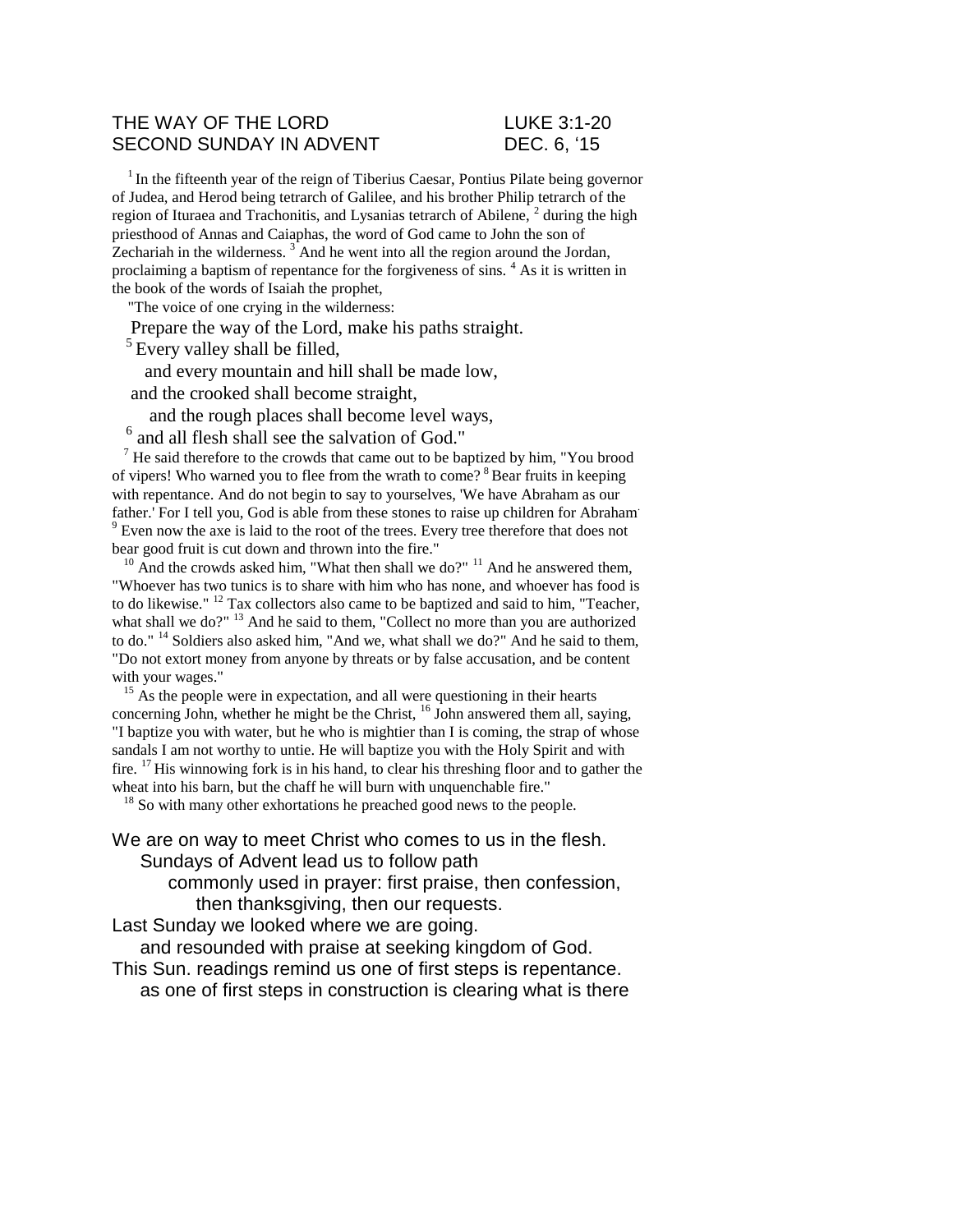and one of first steps in getting ready for celebration is cleaning the house.

We should make ourselves familiar with these this pathway of praise, repenting, thanksgiving and asking God's help because this is a constant process in our lives.

# THE WAY THINGS ARE IS CONSTANTLY ERODING THE WAY TO LIVE IS CARING AND BEARING FRUIT THE WAY OF SALVATION IS CHRIST'S WORK

## THE WAY THINGS ARE IS CONSTANTLY ERODING

 $1$ In the fifteenth year of the reign of Tiberius Caesar, Pontius Pilate being governor of Judea, and Herod being tetrarch of Galilee, and his brother Philip tetrarch of the region of Ituraea and Trachonitis, and Lysanias tetrarch of Abilene,  $2\overline{}$  during the high priesthood of Annas and Caiaphas, the word of God came to John the son of Zechariah in the wilderness.

<sup>3</sup> And he went into all the region around the Jordan, proclaiming a baptism of repentance for the forgiveness of sins.  $4$  As it is written in the book of the words of Isaiah the prophet,

"The voice of one crying in the wilderness:

Prepare the way of the Lord, make his paths straight.

 $<sup>5</sup>$  Every valley shall be filled,</sup>

and every mountain and hill shall be made low,

and the crooked shall become straight,

and the rough places shall become level ways,

Word for valley in original language in v. 5 is means ravine with steep sides, as one washed by erosion.

Erosion is constant problem in dry barren areas. Is also constant problem in society

v. 1 dates ministry of John and Jesus, shows it is real events that happened in real history along with other real things.

Also indicates challenging political & religious realities of time.

It was difficult time to be proclaiming God's kingdom. Path of history runs through peaks and valleys and this was a vally.

Tiberius Caesar, who followed great Augustus, was madman. Reign was known for scheming and political intrigue.

Corruption breeds corruption.

So it was unstable time with periods of famine & inflation. Problems were reflected in local politics.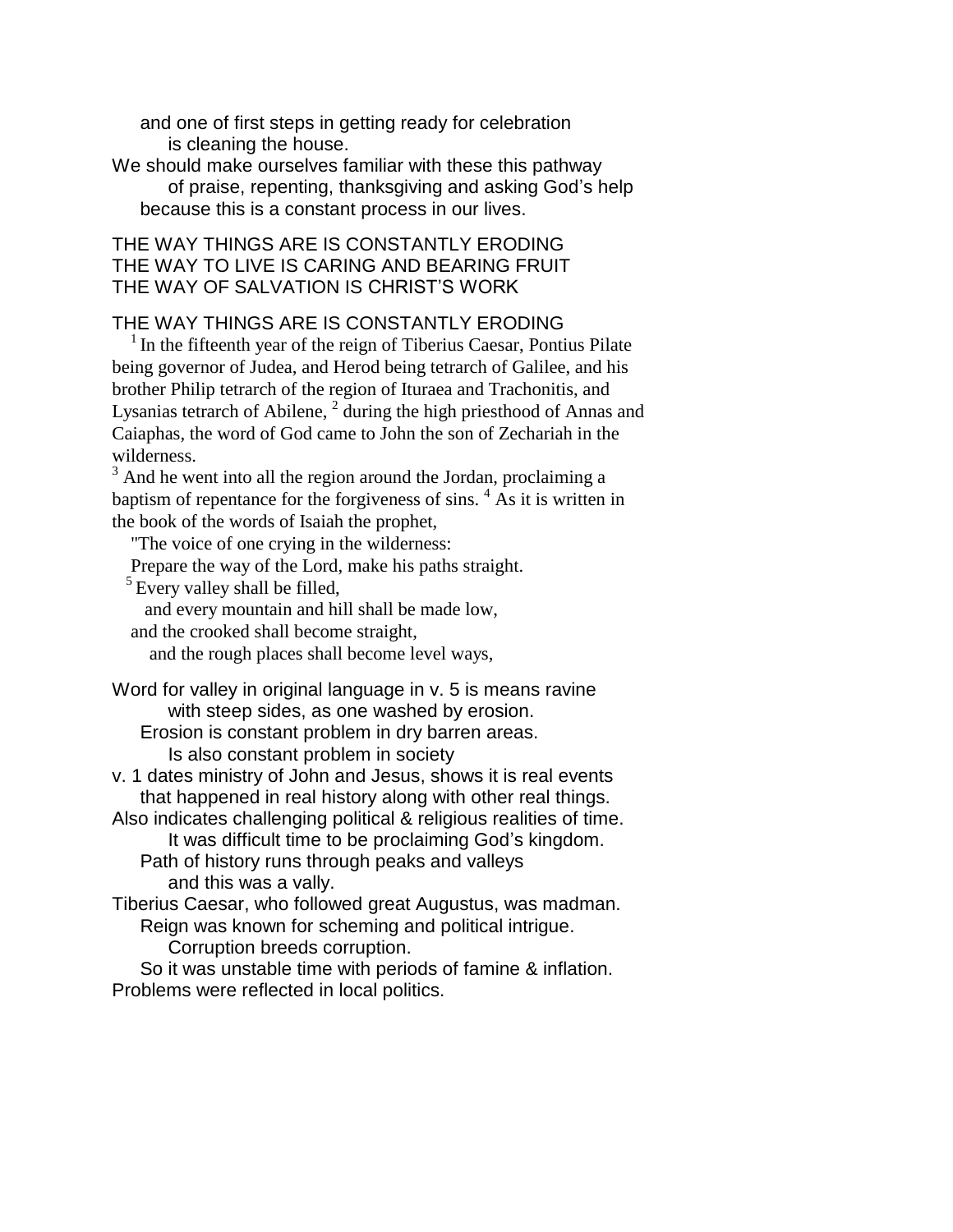After powerful Herod the Great, ruled when Jesus was born, his territory was broken into quarters, tetrarchies.

ruled by small time politicians

Religious life was also in chaos.

High Priest who was supposed to lead for life, Annas was replaced with one appointed by Roman authorities, his son-in-law Caiaphas.

Point is that is way of the world is peaks and valleys and constant erosion.

If you follow news, you could say same about society today. No wonder people are attracted to an outsider,

politically incorrect man from wilderness, not seat of power, who speaks boldly, although not carelessly.

He declares that God is going to level out peaks and valleys.

But his way of doing it is not politics

or those in powerful positions

but working in our own personal lives.

## THE WAY TO LIVE IS CARING AND BEARING FRUIT

 $<sup>7</sup>$  He said therefore to the crowds that came out to be baptized by</sup> him, "You brood of vipers! Who warned you to flee from the wrath to come?<sup>8</sup> Bear fruits in keeping with repentance. And do not begin to say to yourselves, 'We have Abraham as our father.' For I tell you, God is able from these stones to raise up children for Abraham<sup>. 9</sup> Even now the axe is laid to the root of the trees. Every tree therefore that does not bear good fruit is cut down and thrown into the fire."

 $10$  And the crowds asked him, "What then shall we do?"  $11$  And he answered them, "Whoever has two tunics is to share with him who has none, and whoever has food is to do likewise." <sup>12</sup> Tax collectors also came to be baptized and said to him, "Teacher, what shall we do?" <sup>13</sup> And he said to them, "Collect no more than you are authorized to do." <sup>14</sup> Soldiers also asked him, "And we, what shall we do?" And he said to them, "Do not extort money from anyone by threats or by false accusation, and be content with your wages."

John goes on to say God is winnowing, clearing threshing floor. In threshing, the wheat that has been gathered is beaten, not to damage it but to knock the good grain loose from the worthless stalk, straw and chaff. then it is winnowed, thrown into wind, to separate the heavier grain from chaff that is blown away into a pile that is burned.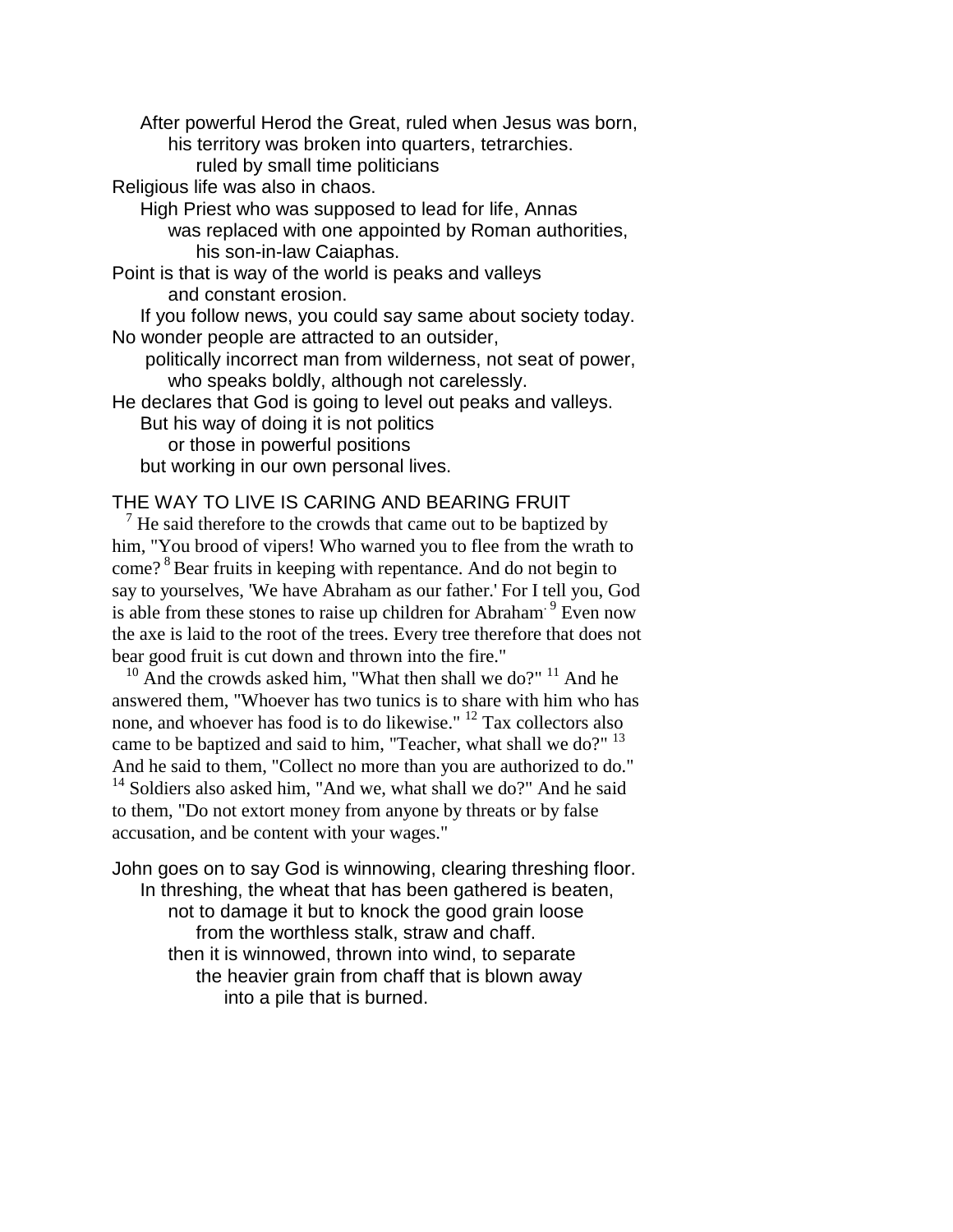During difficult times we may feel we are being beaten up not just by forces in society & culture but by God. This does not mean that we are being abandoned by him but that we are being prepared for wind of the Spirit to move us in a different direction from the rest. When the beating and burning starts, like when road construction starts tearing things up, the vermin and vipers and other critters go scurrying away. In other gospels, Pharisees are called brood of vipers. In Luke's account, it is the whole crowd. We are to recognize that the seed of Satan is at work planting weeds in the hearts of all of us. We are not naturally born children of God but conceived and born in sin & it bears fruit in us. We can't claim God's blessings based on our heritage any more than John's audience. In difficult times, temptation is to just look out for ourselves. at the expense of others Keeping eye on authority for what we can get away with God is calling us instead to keep our eyes on him and his salvation that gets us away from sin. Especially in difficult times we find ourselves speaking hurtful, deceitful and angry things, doing careless things because it is easier at the time, thinking hateful and arrogant things that produce as fruits hurts in the lives of others, more difficulties for ourselves, a bad image of our God. O.T. lesson today from Malachi says God will come in judgment against those who swear falsely, the adulterers, those who mistreat hired workers and widows, those who push aside sojourners, foreigners. Is this happening today? In contrast, today's Epistle pleads that "your love may abound more and more, with knowledge and all discernment,.. "filled with the fruit of righteousness." Because of his living in wilderness, some think John may have lived with Essenes, Jewish group at the time which, because of corruption in culture, chose to separate from rest of society, live in isolation. But notice that when people ask what they should do as they live lives of repentance,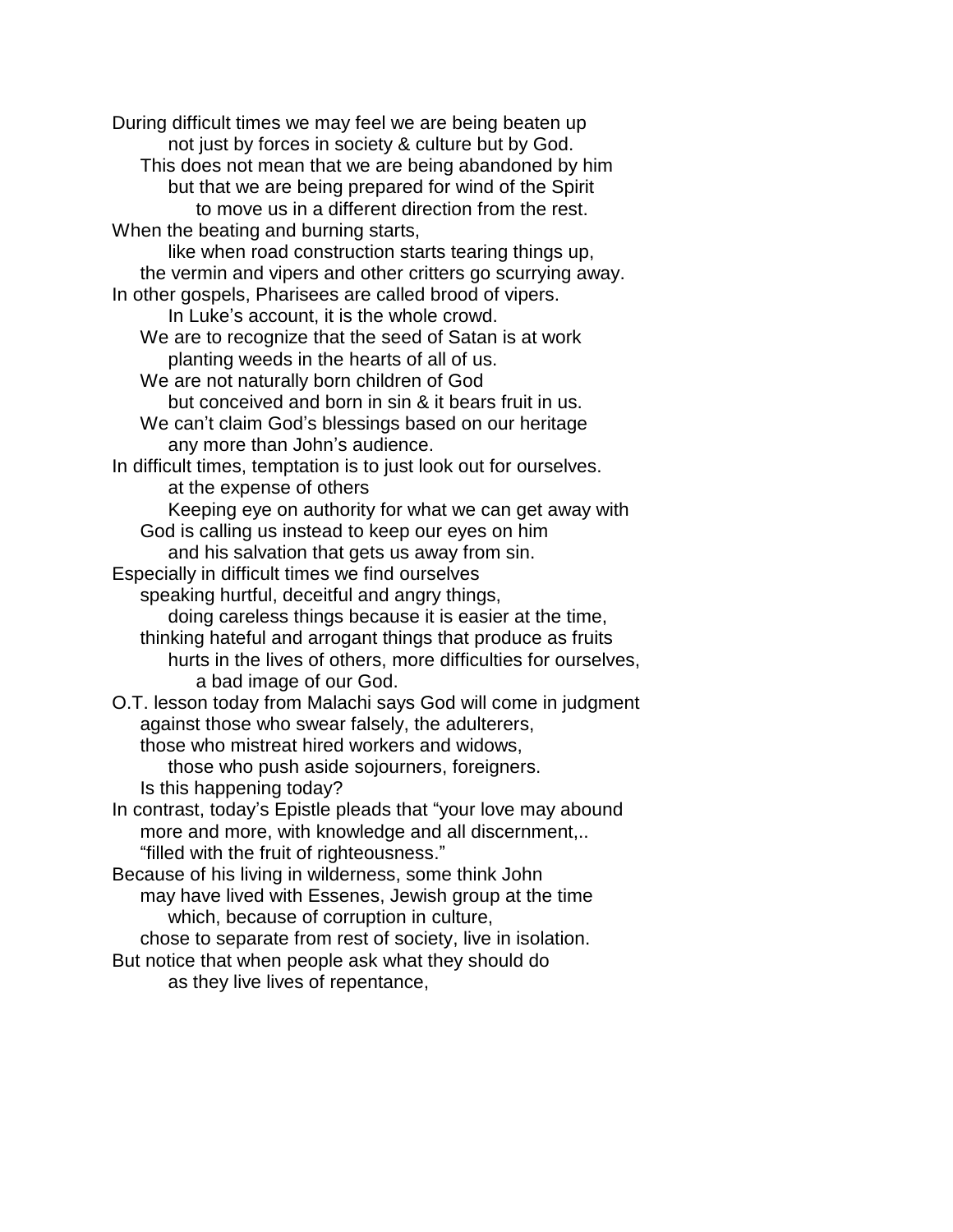separation from society is not what John directs them to. When he is asked by tax collectors & soldiers, very worst

symbols of the corrupt and worthless government what they should do, he does not tell them,

stop being tax collector, stop fighting wars,

Instead he tells them to fulfill their vocation, role in society in honesty, integrity, as civil servants

rather than abusing positions of power selfishly. His answer to the rest is similar.

They all need to repent, to have change of heart, and fruits, the change of life that flows from this

is not some special religious acts or becoming hermits but fulfilling role in which God has placed them

as parents, workers, neighbors,

living in caring relationship with those around them and so helping and sharing with those in need.

So, will this fruit will keep the tree from being cut down? Is this what will save us from the coming wrath,

a changed way of life?

Is it being nice instead of naughty that will get us presents? No…

THE WAY OF SALVATION IS CHRIST'S WORK

<sup>6</sup> and all flesh shall see the salvation of God."

 $15$  As the people were in expectation, and all were questioning in their hearts concerning John, whether he might be the Christ,  $16$  John answered them all, saying, "I baptize you with water, but he who is mightier than I is coming, the strap of whose sandals I am not worthy to untie. He will baptize you with the Holy Spirit and with fire.  $^{17}$  His winnowing fork is in his hand, to clear his threshing floor and to gather the wheat into his barn, but the chaff he will burn with unquenchable fire." <sup>18</sup> So with many other exhortations he preached good news to the people.

It is easy to hear the law in John's message,

but Luke tells us he is preaching good news of Gospel. John is not the Christ, the savior.

Doing good things he says to do is not way of salvation, although step on way to being ready for salvation.

The way of salvation is the good Christ does for us.

When the valleys eroded by corruption are being filled in and hills of pride and abusive power are cut down